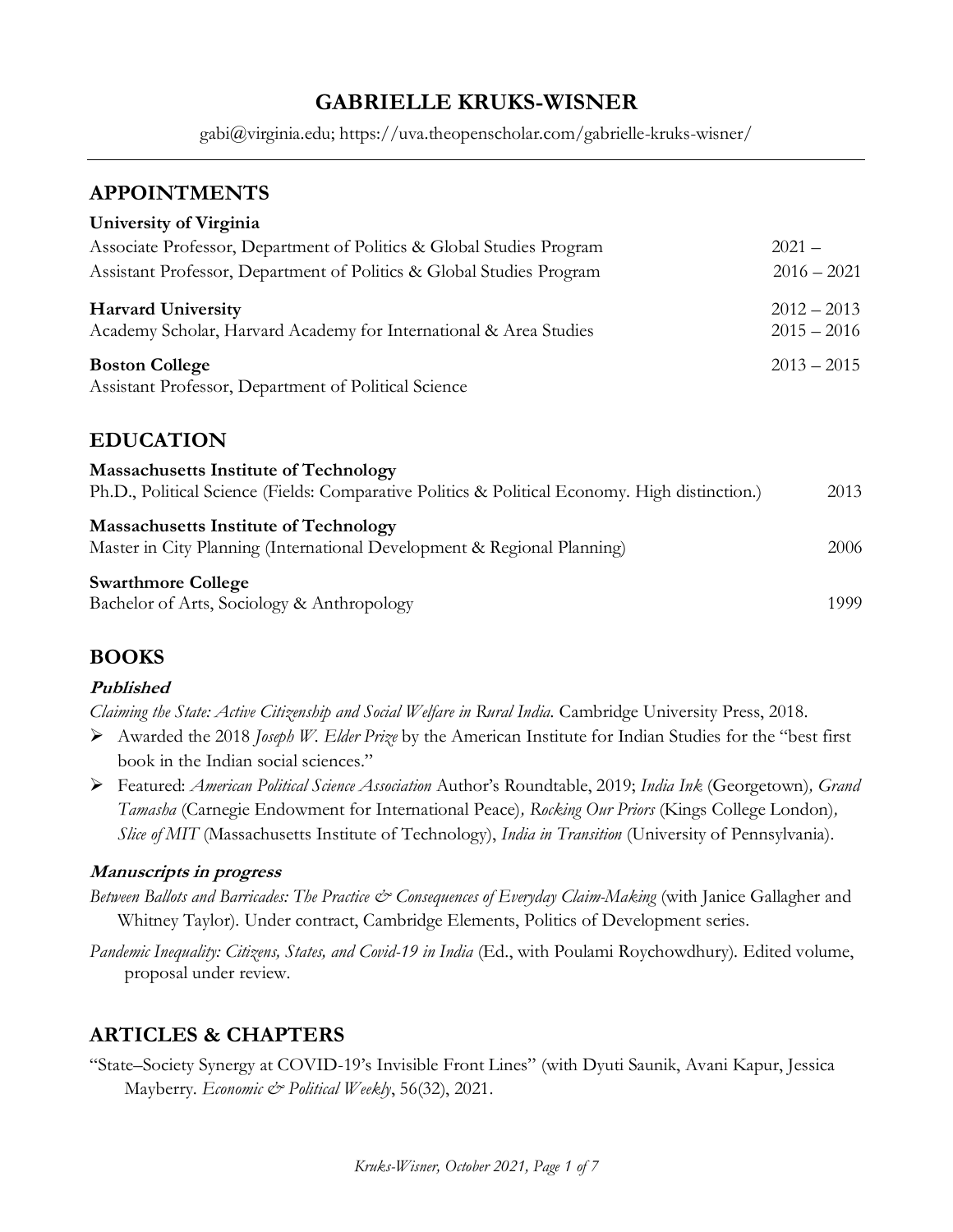- "Great Expectations, Great Grievances: The Politics of Citizens' Complaints in India." *Comparative Politics*, forthcoming October 2021 [\(Fast Track, February 10, 2021\)](https://www.ingentaconnect.com/content/cuny/cp/pre-prints/content-jcpo_54102).
	- ➢ Featured in *Governance Uncovered,* Program on Governance & Local Development.
- "The Geography of Citizenship Practice: How the Poor Engage the State in Rural and Urban India" (with Adam Auerbach). *Perspectives on Politics,* 18(4), 2020.
	- ➢ Featured in *The Print* and *Ideas for India*.
- "The Pursuit of Social Welfare: Citizen Claim-Making in Rural India." *World Politics*, *70*(1), 2018.
	- ➢ Awarded the 2019 *Luebbert Article Prize* for "best article in comparative politics in past two years" by the Comparative Politics section of the American Political Science Association.
- "Seeking the Local State: Gender, Caste, and the Pursuit of Public Services in Post-Tsunami India." *World Development*, *39*(7), 2011.
- "Promoting Sustainability, Building Networks: A Green Entrepreneur in Mexico." M. Shaper (Ed.), *Making Ecopreneurs: Developing Sustainable Entrepreneurship*. NY, NY: Routledge (2010).

## **WORK IN PROGRESS**

- "Fixers, mobilizers, or interlocutors? Citizen journalists, social brokers, and the challenges of accountability." R*evise & resubmit*.
- "Policing in patriarchy: An experimental evaluation of reforms to improve police responsiveness to women in India" (with Sandip Sukhtankar and Akshay Mangla). *Under review*.
- "Engendering policing: Activating State Capacity for Women's Security" (with Akshay Mangla and Sandip Sukhtankar). *Draft in progress.*
- "Welfare in crisis: Frontline officials' and citizens' perspectives on welfare provision under COVID-19" (with Avani Kapur and Dyuti Saunik). Book chapter. *Draft in progress.*
- Mobilizing Voices: How Citizen Journalism Shapes Local Democratic Practice" (with Video Volunteers). *Research in progress.*
- Anatomy of Reform: Organizational Change in India's Policing Sector (with Suddhasatwa Bhattacharya, Vineet Kapoor, Akshay Mangla & Sandip Sukhtankar). *Research in progress.*

# **AWARDS & HONORS**

- University of Virginia, Alumni Board of Trustees Teaching Award (highest junior faculty honor), 2020.
- University of Virginia, Andrew Carnegie Fellowship nominee (one junior scholar nominated), 2019.
- American Political Science Association, Luebbert Article Prize (best paper, comparative politics), 2019.
- American Institute for Indian Studies, Joseph W. Elder Book Prize (best first book)*,* 2018.
- MIT Department of Urban Studies & Planning, Outstanding Thesis Award, 2006.
- Swarthmore College, Oak Leaf Award for "Outstanding Woman Student," 1999.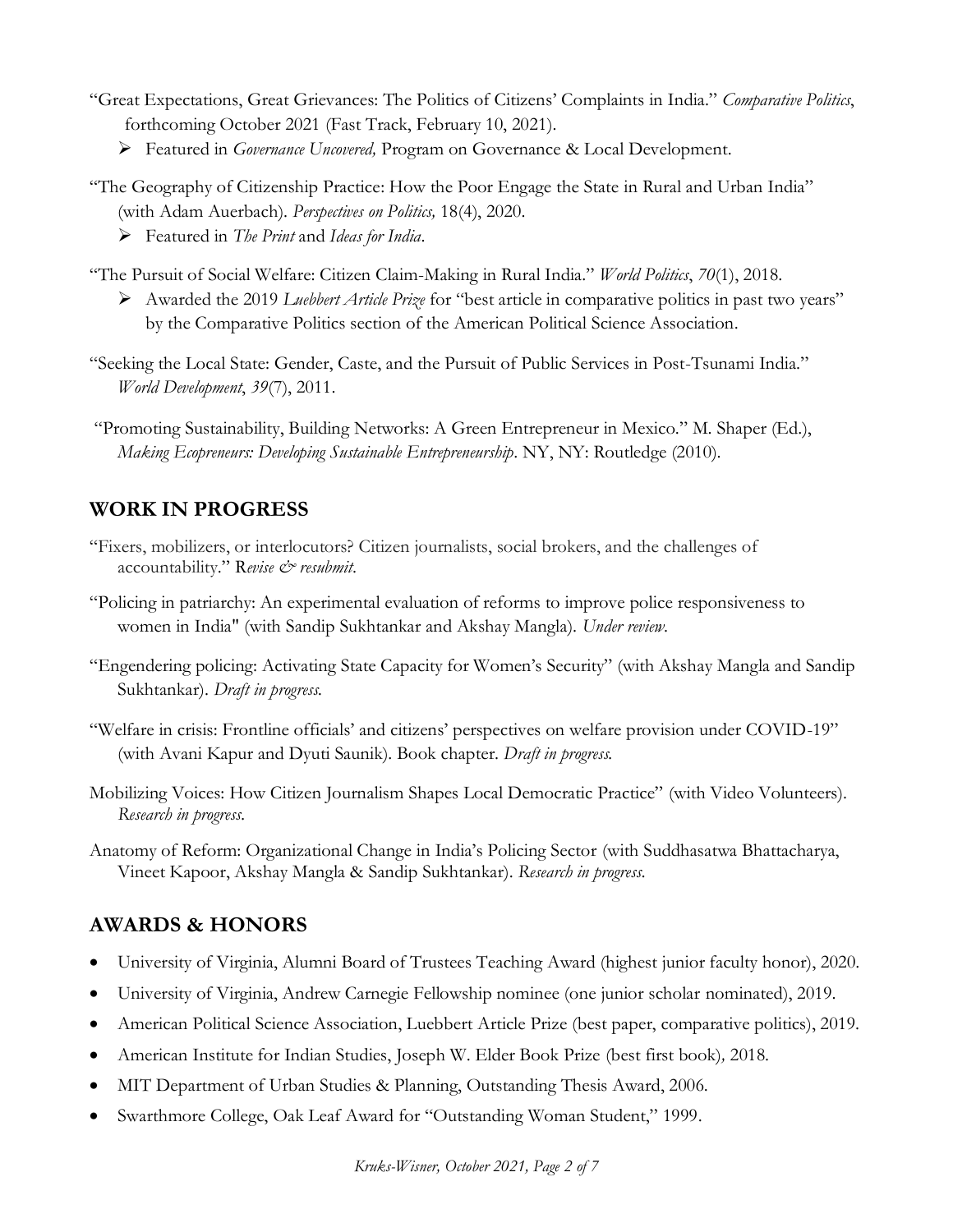## **RESEARCH GRANTS & FELLOWSHIPS**

- Massachusetts Institute of Technology, GOV/LAB, Research Grant in "Building Evidence on Citizen Engagement and Government Accountability," \$30,000 (2019-2021).
- J-PAL Crime and Violence Initiative, Full Project Grant (with Akshay Mangla and Sandip Sukhtankar), \$252,905 (2018-2020).
- World Bank Sexual Violence Research Initiative, Research Grant (with Akshay Mangla and Sandip Sukhtankar), \$99,852 (2019-2020).
- American Institute for Indian Studies, Senior Research Fellowship (travel & stipend, est. \$9800), 2019.
- Global Challenges Research Fund (Oxford University), Research Grant (with Akshay Mangla and Sandip Sukhtanakr), \$61,597, 2018-2019.
- MIT GOV/LAB, Pilot Research Grant, \$5000 (2018).
- UVA Center for Global Inquiry & Innovation, Global Initiative Grant (with Sandip Sukhtankar), \$10,000 (2018).
- UVA Quantitative Collaborative, Seed Grant, \$7000 (2018).
- UVA Humanities & Social Sciences Summer Research Award, \$5000 (2018).
- UVA Arts, Humanities & Social Sciences Research Support Award, \$2000 (2018).
- Economic Development & Institutions (DFID), Pilot Grant (with Akshay Mangla and Sandip Sukhtankar), \$19,133 (2017).
- Fulbright-Nehru Program Award, U.S. Department of State, \$9720 (2009-2010).
- National Science Foundation, Doctoral Dissertation Improvement Grant, \$11,924 (2009-2010).
- Boren Fellowship, National Security Education Program, \$19,400 (2009-2010).
- U.S. Department of State, Critical Language Scholarship, Hindi (2009).
- MIT Entrepreneurship Center, Carroll L. Wilson Award, \$6446 (2008).
- MIT International Science & Technology Initiatives, MIT-India Awards, \$5450 (2007, 2009).
- MIT Program in Human Rights and Justice, Summer Travel Award, \$6000 (2007, 2005).
- Feinstein International Center, Tufts University, Travel Grant, \$3000 (2007).
- MIT Program in Human Rights & Justice, Summer Fellowship, \$2500 (2005).

# **INVITED TALKS & WORKSHOP PARTICIPATION**

- Gender in South Asia, Workshop chair, UC Berkeley, Center on Contemporary India, May 2021.
- LUMS/IDS, Mahbub ul Haq Research Centre, Political Economy of Development Series, May 2021.
- Heidelberg University, Department of Political Science, Book Roundtable. February 2021.
- Indian Institute of Management, Ahmedabad (IIMA), Research Webinar. January 2021.
- Carnegie Endowment for International Peace, India Program. February 2020.
- American University, Complex Governance Seminar Series. February 2020.
- Centre for Policy Research, Accountability Initiative. December 2019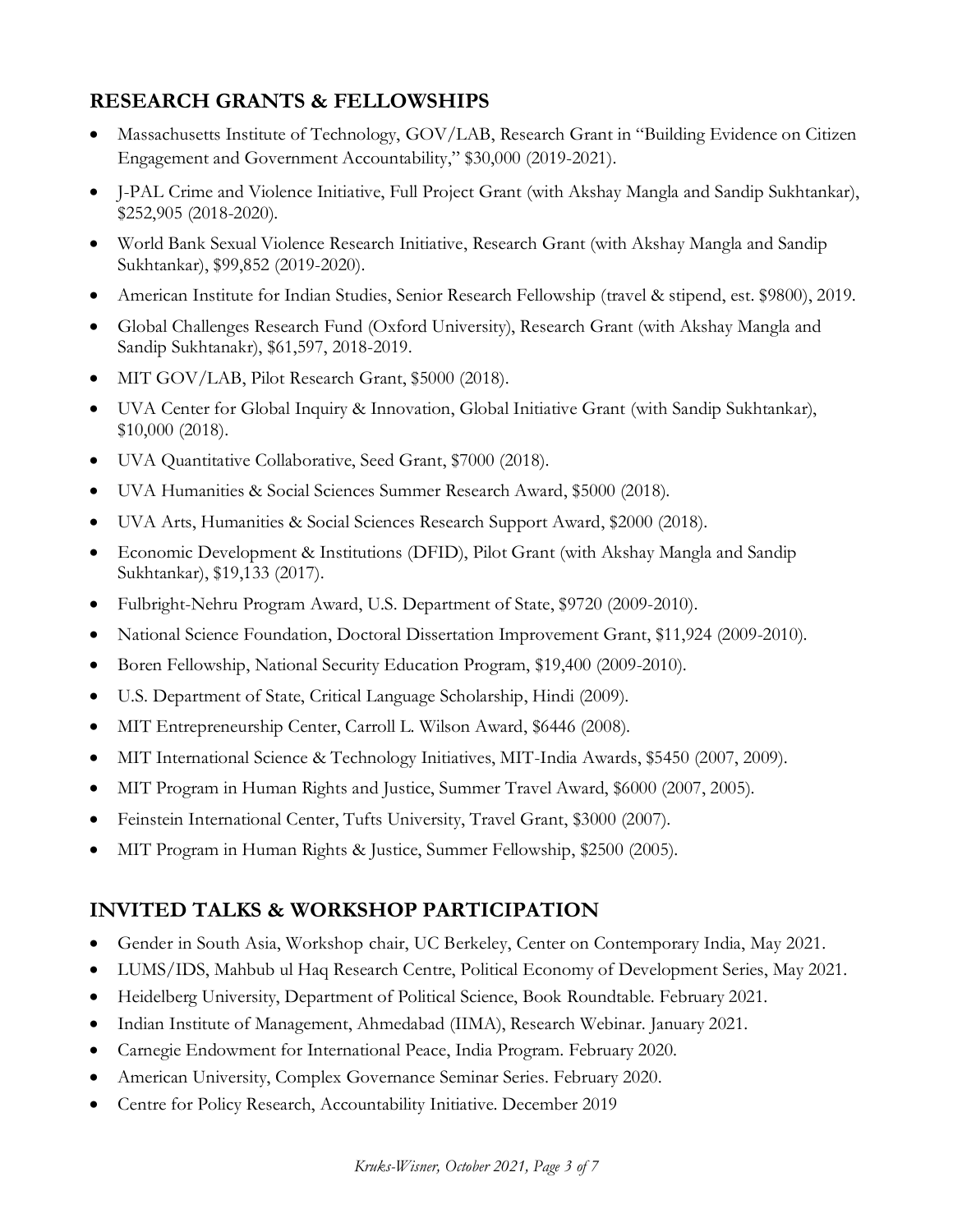- Yale University, Workshop on the State of India's Institutions. November 2019.
- University of Gothenburg, Governance & Local Development Program. May 2019.
- University of Virginia, Quantitative Collaborative. April 2019.
- UC Berkeley/Ashoka University Workshop on Political Representation. December 2018.
- University of Pennsylvania, Center for the Advanced Study of India. March 2018.
- University of California, Berkeley. India Political Economy Seminar. March 2018.
- University of Virginia. Interpretative Approaches to Political Economy. February 2018.
- University of Pennsylvania/Carnegie Endowment for International Peace, India Political Economy Annual Workshops: June 2014, December 2015, December 2016, October 2017.
- University of Virginia, Department of Politics. December 2015.
- Brown University, Watson Institute, Development & Governance Seminar. November 2015.
- University of Connecticut, Human Rights Institute. April 2014.
- Boston College, Boisi Center. February 2014.
- University of Pennsylvania, Center for the Advanced Study of India. April 2013.
- Brown University, Brown-India Initiative. March 2013.
- Yale University, Modern South Asia Workshop. March 2013.
- Harvard University, Harvard Academy for International & Area Studies. February 2013.
- American University, School for International Service. December 2012.
- Columbia University, Department of Political Science. November 2012.
- Boston College, Department of Political Science. November 2012.
- Cornell University, Conference on Water in South Asia. April 2011.
- Dartmouth College, Department of Government. November 2010.
- Mohan Lal Sukhadia University, Rajasthan, India. March 2010.

# **CONFERENCE PRESENTATIONS**

- American Political Science Association, Annual Meeting: 2010, 2013, 2014, 2019, 2020, 2021.
- Midwest Political Science Association, Annual Meeting: 2011, 2019.
- Law and Society Association, Annual Meeting: 2019, 2020 (cancelled due to COVID-19).
- Annual Conference on South Asia, University of Wisconsin: 2013, 2016.
- American Association of Geographers, Annual Meeting. April 2008.

# **MEDIA & OTHER WRITING**

["The Politics of Citizens' Complaints in Rural India.](https://soundcloud.com/gldresearch/gabrielle-india)" Governance Uncovered Podcast, The Program on Governance and Local Development, University of Gothenburg. June 10, 2021.

"[Deepening Democracy: The Role of Associational Politics](https://www.facebook.com/watch/live/?v=210580810741841&ref=watch_permalink)." LUMS/IDS webinar, Mahbub ul Haq Research Centre, Political Economy of Development Series, May 27, 2021.

"Citizen-State Relations: Countryside and City" (with Adam Auerbach). *Ideas for India*, August 24, 2020.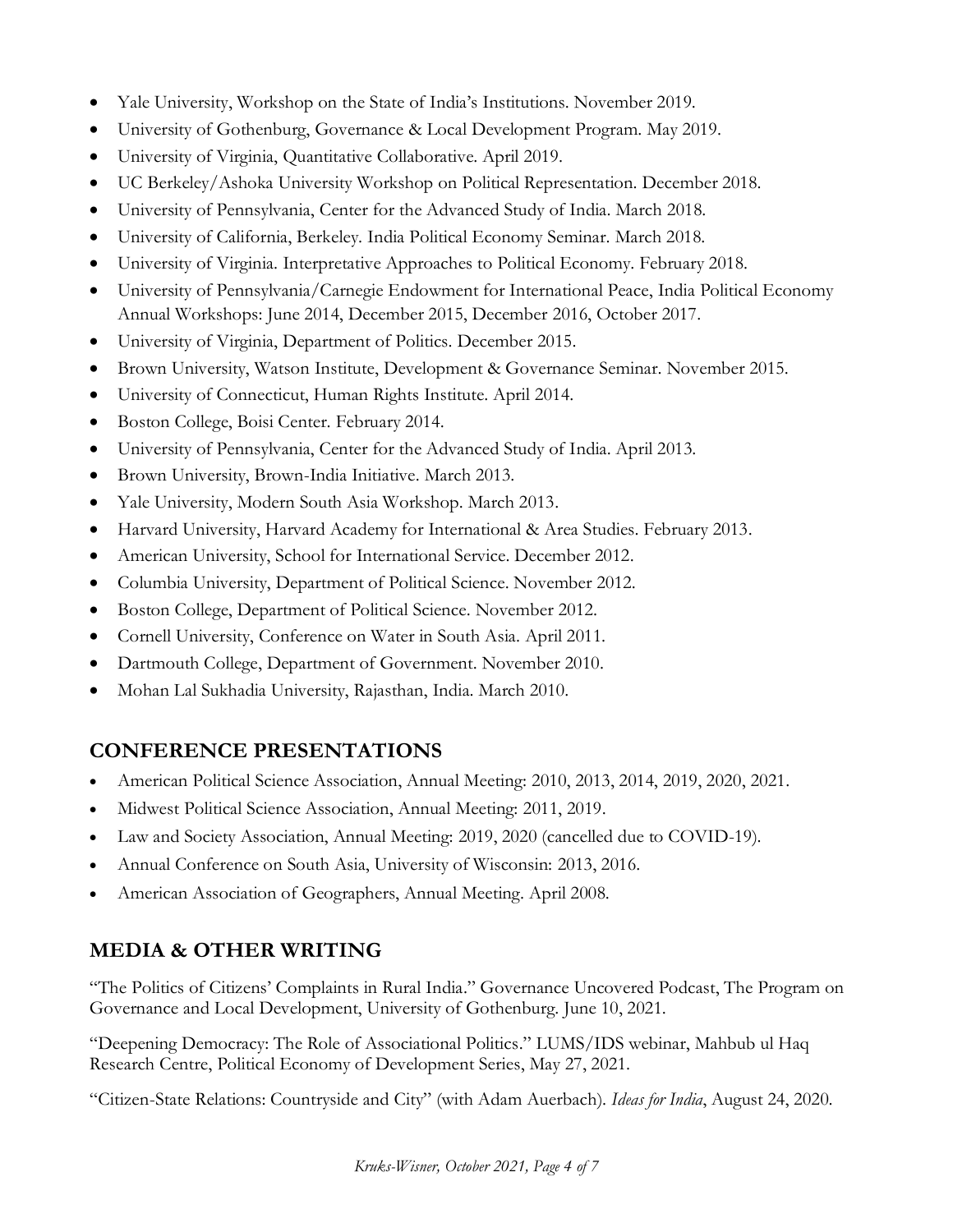- "What the urban & rural poor expect from local government & why it matters" (with Adam Auerbach). Op-ed, *The Print,* March 18, 2020.
- "Citizenship & Clientelism Across the Rural-Urban Divide." Podcast, *Rocking our Priors,* March 4, 2020.
- "How the Poor Navigate the State." Podcast, *Grand Tamasha*, Carnegie Endowment for International Peace, February 12, 2020.
- "Claiming the State." Podcast, *Rocking our Priors,* September 5, 2019.
- "Talking to the State: a Review of *Oral Democracy by* Paromitra Sanyal and Vijayendra Rao," *India Ink,*  June 23, 2019.
- "Citizen & State Across the Rural-Urban Divide: Claim-Making, Decentralization, and the Uneven Use of Intermediaries." Podast, *Center for the Advanced Study of India,* April 3, 2018.
- "Claiming the State." Podcast, *Slice of MIT,* October 22, 2018.

"Citizens, Panchayats & State: Local Governance at the Crossroads." *India in Transition*, June 6, 2016.

"Unequal Opportunity." Op-ed, *Indian Express,* February 23, 2015.

"A Not So Distant State." Op-ed, *Indian Express,* January 8, 2014.

"How Rural India Negotiates With the State." Op-ed, *The Hindu: Business Line,* July 4, 2012.

"Citizen Action in Rural India: Claiming Services from the State." *India in Transition*, July 2, 2012.

### **TEACHING**

#### **University of Virginia**

- "Grassroots Politics: Governance & Participation in Local Perspective" (Politics, undergraduate class).
- "Citizens and the State" (Politics, graduate seminar).
- "Fieldwork: Mixed Methods & Research Design" (Politics, graduate seminar).
- "Qualitative and Mixed Methods" (Politics, graduate seminar).
- "Global Development Theory I" (Global Development Studies, undergraduate class)
- "State, Society, & Development" (Global Studies, undergraduate seminar).
- "Global Development Studies Capstone" (Global Studies, undergraduate seminar).

#### **Boston College, Department of Political Science**

- "Politics of India: Democracy, Diversity, & Development" (undergraduate class).
- "Comparative Politics of International Development" (undergraduate class).
- "Citizens, States, and Society" (undergraduate seminar).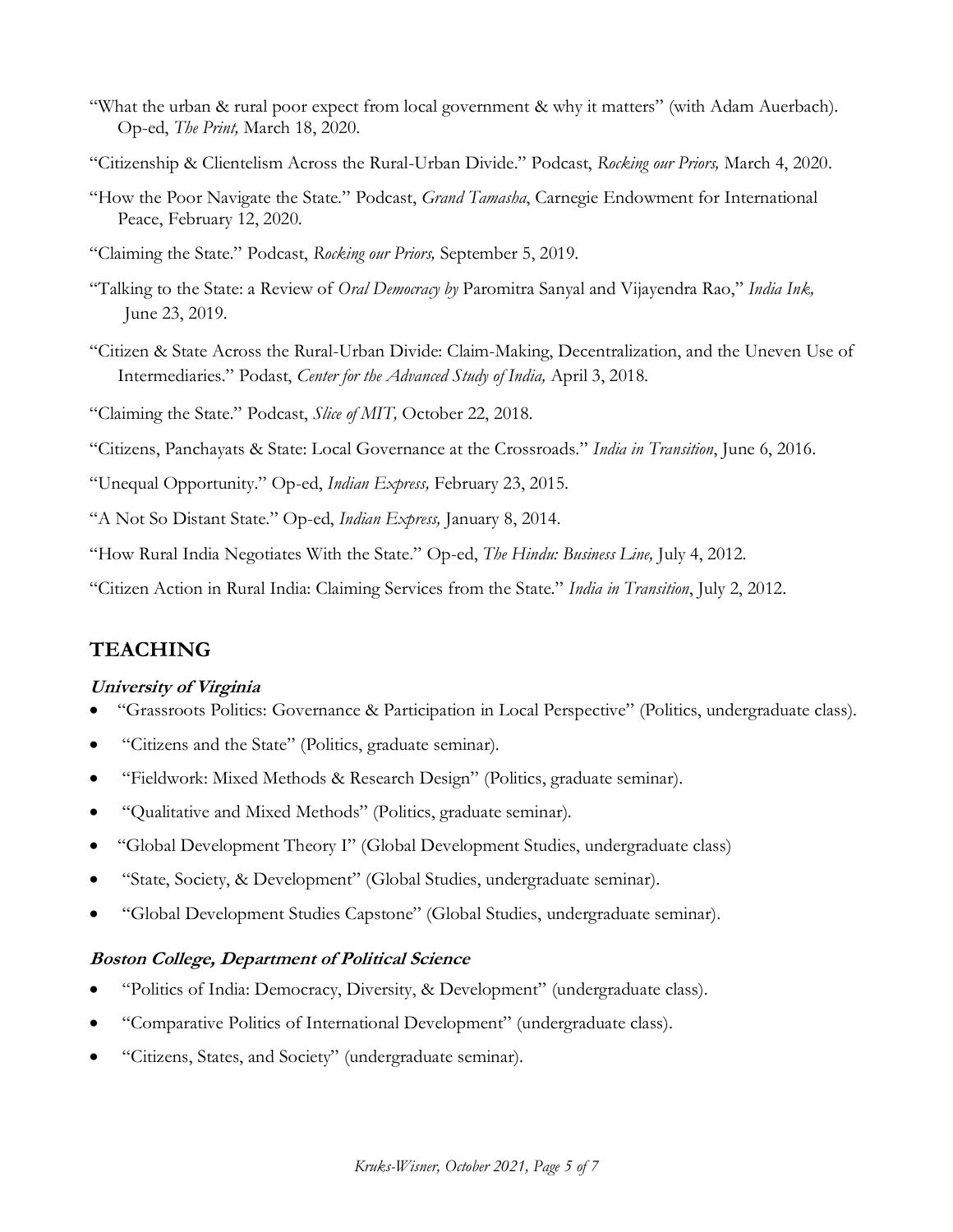### **SERVICE**

#### **Service to the discipline**

- Reviewer for: *American Journal of Political Science, American Journal of Sociology, American Political Science Review, Asian Survey, Cambridge University Press, Comparative Political Studies, Comparative Politics*, *Governance, Journal of Development Studies, Journal of Politics, Perspectives on Politics, Princeton University Press, Urbanisation, World Development, World Politics.*
- American Political Science Association, Comparative Politics Section, Luebbert Article Prize Selection Committee (Chair). 2021.
- American Political Science Association, Division Chair, Comparative Politics of Developing Countries. 2021-22.

#### **University of Virginia**

- Frontiers in Global Development Bankard Seminar, Co-Director. 2017 —
- University of Virginia, Democracy Initiative, Lab Selection Committee. 2020.
- University of Virginia, Summer Stipends Selection Committee. 2020.

#### **Department of Politics, University of Virginia**

- Lansing-Lee/Bankard Seminar in Global Politics, Co-Director. 2020-2022.
- University of Virginia, Department of Politics, Comparative Politics Group, Co-Chair. 2020 —
- University of Virginia, Department of Politics, Chair's Advisory Committee. 2018-2020, 2020-22.
- University of Virginia, Department of Politics, Gender and Diversity Committee. 2018-2020.

#### **Global Studies Program, University of Virginia**

- University of Virginia, Global Studies Program, Instructional Liaison. 2020.
- University of Virginia, Global Studies Program, Faculty Search Committee. 2019-2020.
- University of Virginia, Global Studies Program, Curriculum Design Committee. 2018-2019.

### **AFFILIATIONS**

| • Harvard University, South Asia Institute, Research Affiliate  | $2014 - 2015$ |  |
|-----------------------------------------------------------------|---------------|--|
| • Dartmouth College, Department of Government, Visiting Scholar | $2009 - 2012$ |  |
| Madras Institute for Development Studies, Visiting Scholar      | $2009 - 2010$ |  |

# **FIELDWORK**

- India (40 months): Rajasthan, Madhya Pradesh, Uttar Pradesh, Bihar, Jharkhand, Tamil Nadu, Goa.
- Mozambique (4 months): Maputo.
- Mexico (2 months): Oaxaca, Querétaro, Mexico City.
- Nicaragua (6 months): Matagalpa.